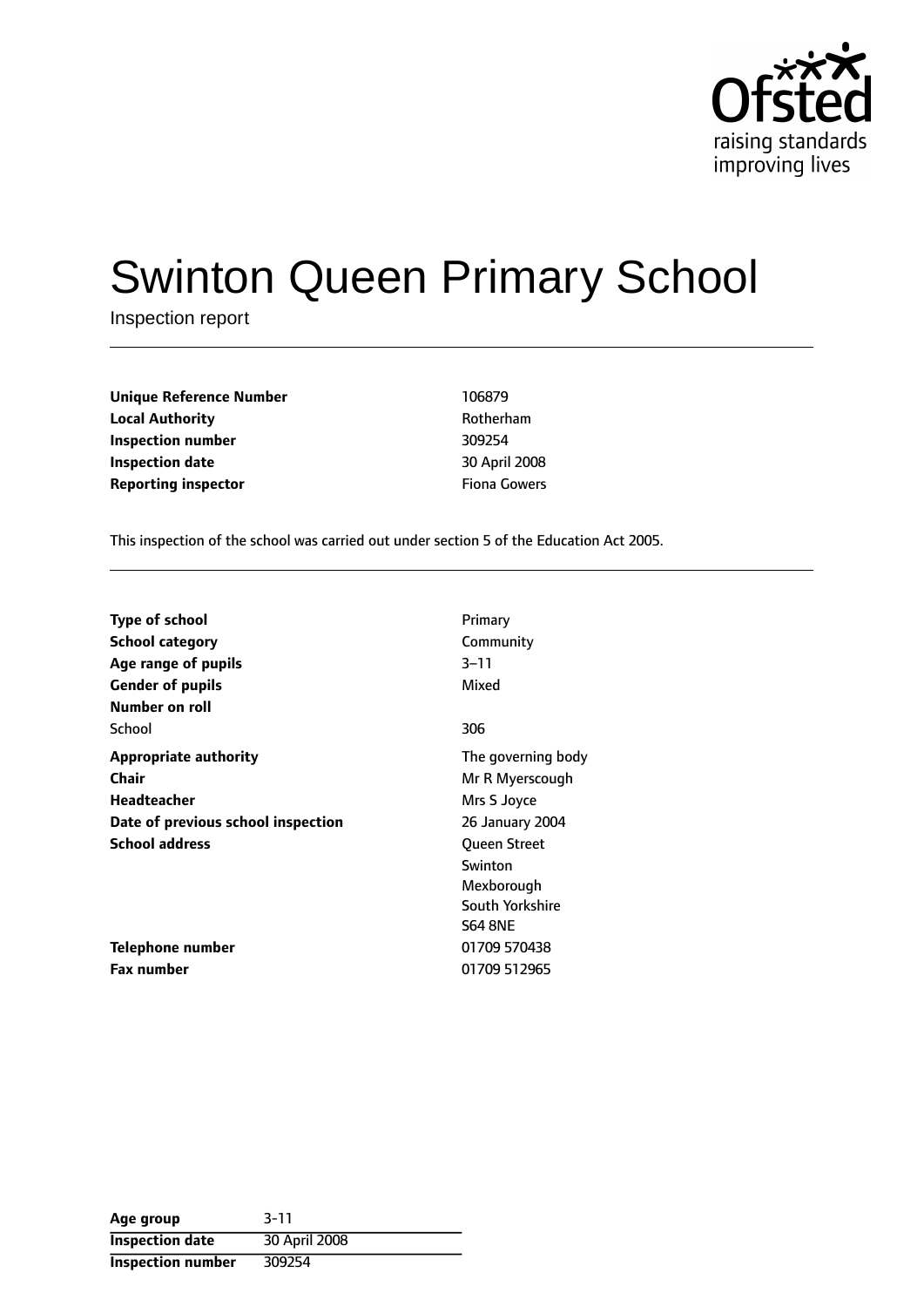.

© Crown copyright 2008

#### Website: www.ofsted.gov.uk

This document may be reproduced in whole or in part for non-commercial educational purposes, provided that the information quoted is reproduced without adaptation and the source and date of publication are stated.

Further copies of this report are obtainable from the school. Under the Education Act 2005, the school must provide a copy of this report free of charge to certain categories of people. A charge not exceeding the full cost of reproduction may be made for any other copies supplied.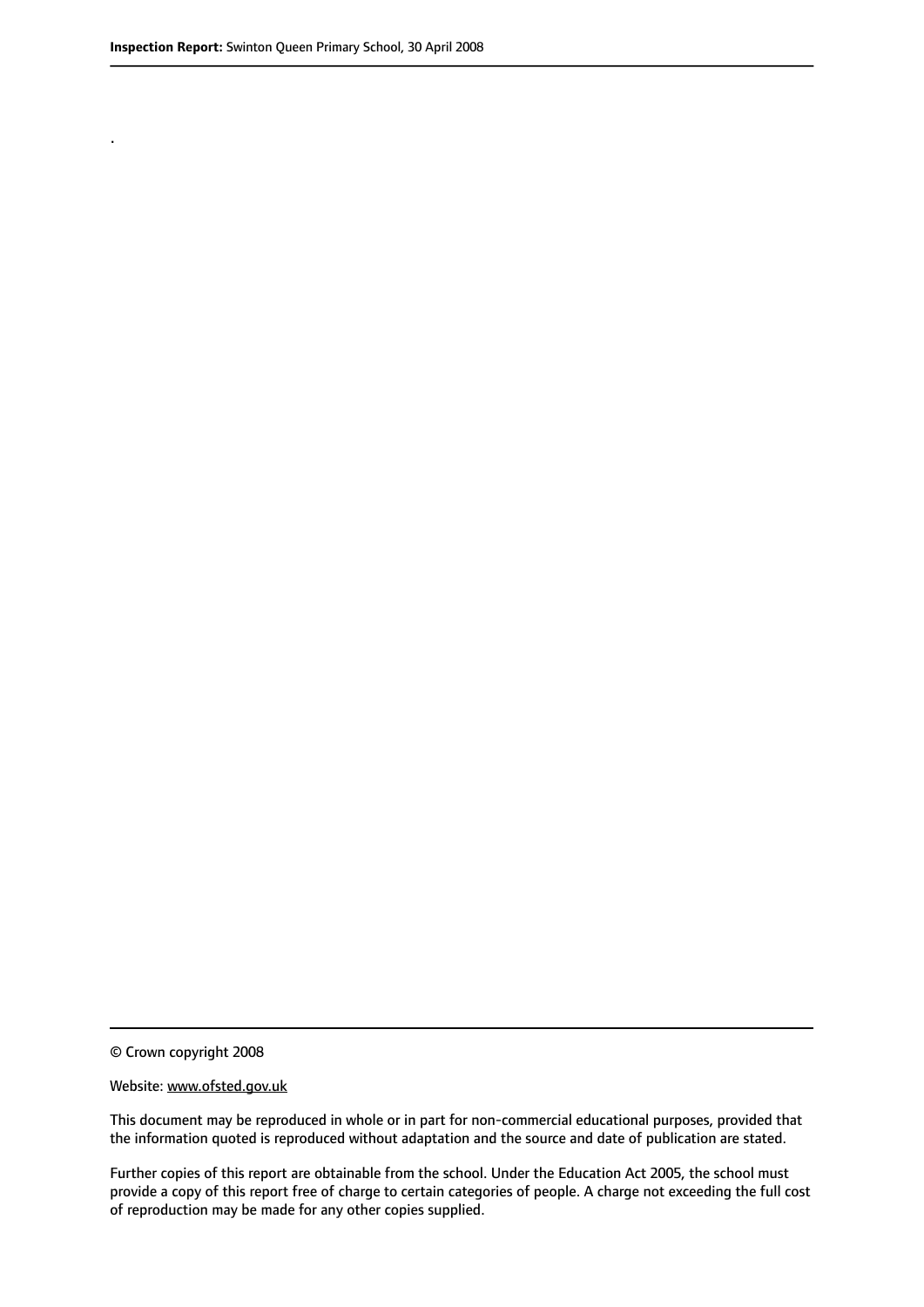# **Introduction**

The inspection was carried out by one Additional Inspector.

The inspector evaluated the overall effectiveness of the school and investigated the following issues: standards and achievement; personal development and well-being; and the effectiveness of different levels of leadership and management throughout the school. Evidence was gathered from the school's self-evaluation, national published assessment data, observation of the school at work, analysis of pupils' work, discussions with the staff, pupils and governors, as well as the scrutiny of school documents and parent questionnaires. Other aspects of the school's work were not investigated in detail, but the inspector found no evidence to suggest that the school's own assessments of such aspects, as given in the self-evaluation form, were not justified.

## **Description of the school**

This larger than average primary school serves a socially and economically mixed area. Almost all pupils are of White British heritage and very few pupils are at the early stages of learning English. The proportion of pupils eligible for free schools meals is broadly average. The proportion of pupils with learning difficulties and/or disabilities is below average. The school has received the Artsmark Gold, the Basic Skills Quality Mark, Investors in People Award, the Activemark and the Healthy Schools Award.

#### **Key for inspection grades**

| Grade 1 | Outstanding  |
|---------|--------------|
| Grade 2 | Good         |
| Grade 3 | Satisfactory |
| Grade 4 | Inadequate   |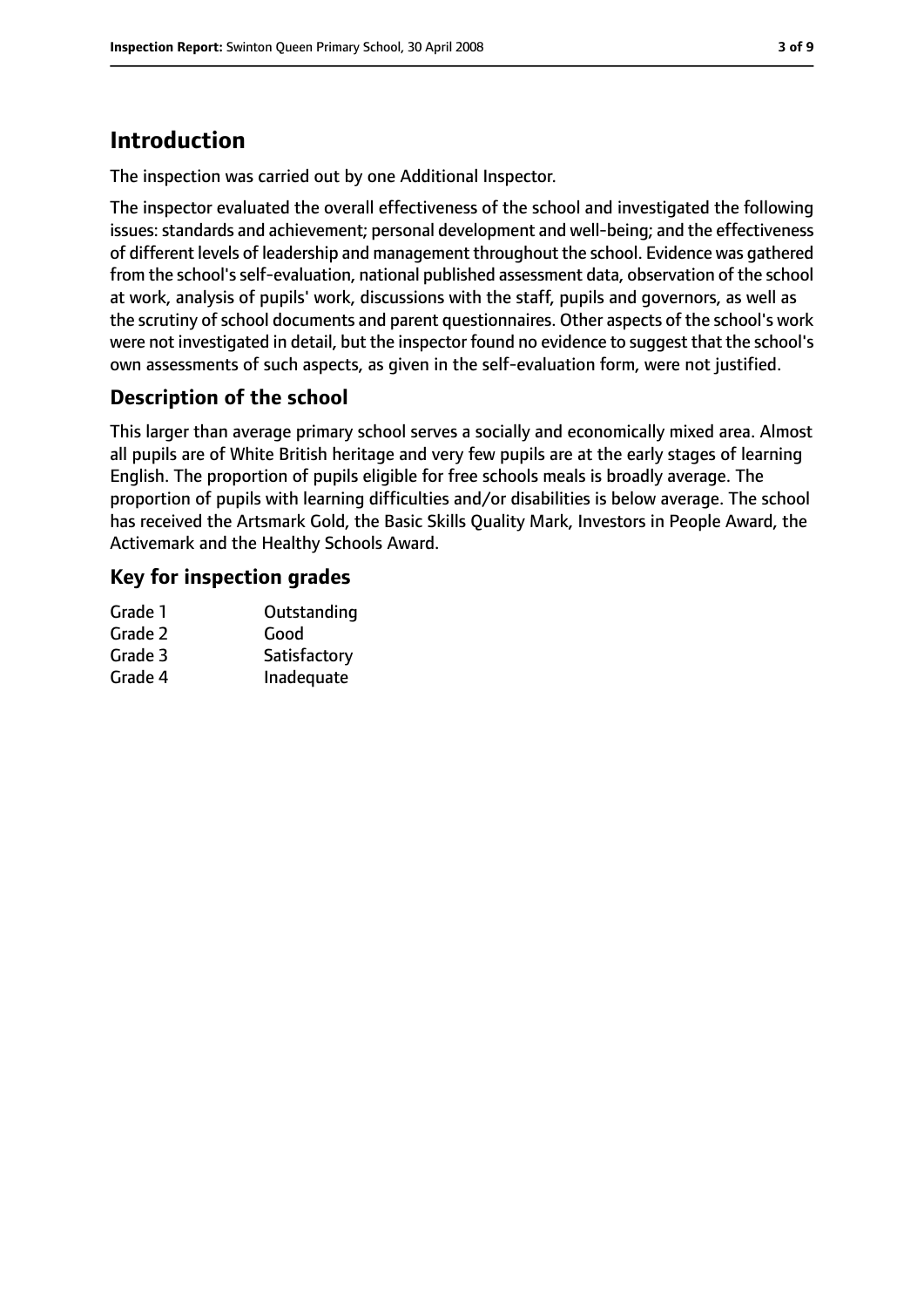## **Overall effectiveness of the school**

#### **Grade: 2**

Swinton Queen is a good and improving school. Many parents confirm the school is highly respected in the community, typically commenting, 'I would definitely recommend Swinton Queen. My child can't wait to get to school quickly enough each morning!' The school has been particularly effective in fostering pupils' personal development and well-being, which are as a result outstanding. The good quality pastoral care provided by the staff enables pupils to feel really safe and supported in school. Spiritual, moral, social and cultural development is excellent. The social and emotional well-being of pupils is given high priority. As a result, pupils develop the skills to deal with personal issues themselves and learn to consider how their actions might affect others. Pupils work extremely well in teams both in the classroom and whilst carrying out their many positions of responsibility, such as buddy reader, school councillor, monitor or road safety officer. They show a great deal of initiative and a very high regard for the safety and well-being of others. Pupils take a very active role in improving their school. For example, the school council initiated the use of a spare classroom as comfortable library area and took part in the interviews for their new headteacher and deputy headteacher. Members were fully involved in recent improvements to the school playgrounds, successfully canvassing the views of others and working within a budget. The school has appropriate arrangements for safeguarding pupils. Pupils clearly show that they know how to stay fit and healthy and thoroughly enjoy taking part in a wide range of sporting activities.

Pupils achieve well through the school, because teaching is good. From their below average starting points, pupils reach broadly average standards in English and science by the end of Year 6. However, there is more to do to improve pupils' writing skills further. This is especially so for the more able pupils, as the proportion of pupils gaining the higher levels in writing in national tests is lower than it should be. Pupils, especially the more able, do not always use expressive vocabulary when writing in a range of styles. Pupils make the most rapid progress in mathematics. Standards in mathematics have risen to above average by the end of Year 6, as a result of a successful initiative to improve achievement. Standards in art throughout school are also a notable strength. A careful check is kept on pupils' progress and any not doing as well as expected are given extra support. Pupils with learning difficulties and/or disabilities achieve as well as others in school because of the focused support they receive from skilled teaching assistants. Attendance rates have improved and are above average. The school does all it can to maintain a positive trend; however, some parents do take holidays during term time.

The quality of teaching and learning, although variable, is good overall. Teaching usually challenges pupils to think hard and work collaboratively. As a result, most lessons are active, purposeful and move along at a brisk pace. A few lessons do not have the same degree of challenge and here the rate of progress slows. Staff work effectively in teams to plan lessons together and also plan opportunities to help each other to improve the quality of teaching and share best practice. This is leading to greater consistency in the quality of teaching and learning throughout the school. Teachers establish excellent relationships in their classrooms. Classroom management is very effective and exceptionally good behaviour is a feature of almost all lessons. This makes a significant contribution to pupils' achievement. Academic guidance is good. Pupils enjoy working towards targets for improvement and are increasingly involved in setting their own targets. The school's leadership is currently working to improve the consistency of teachers'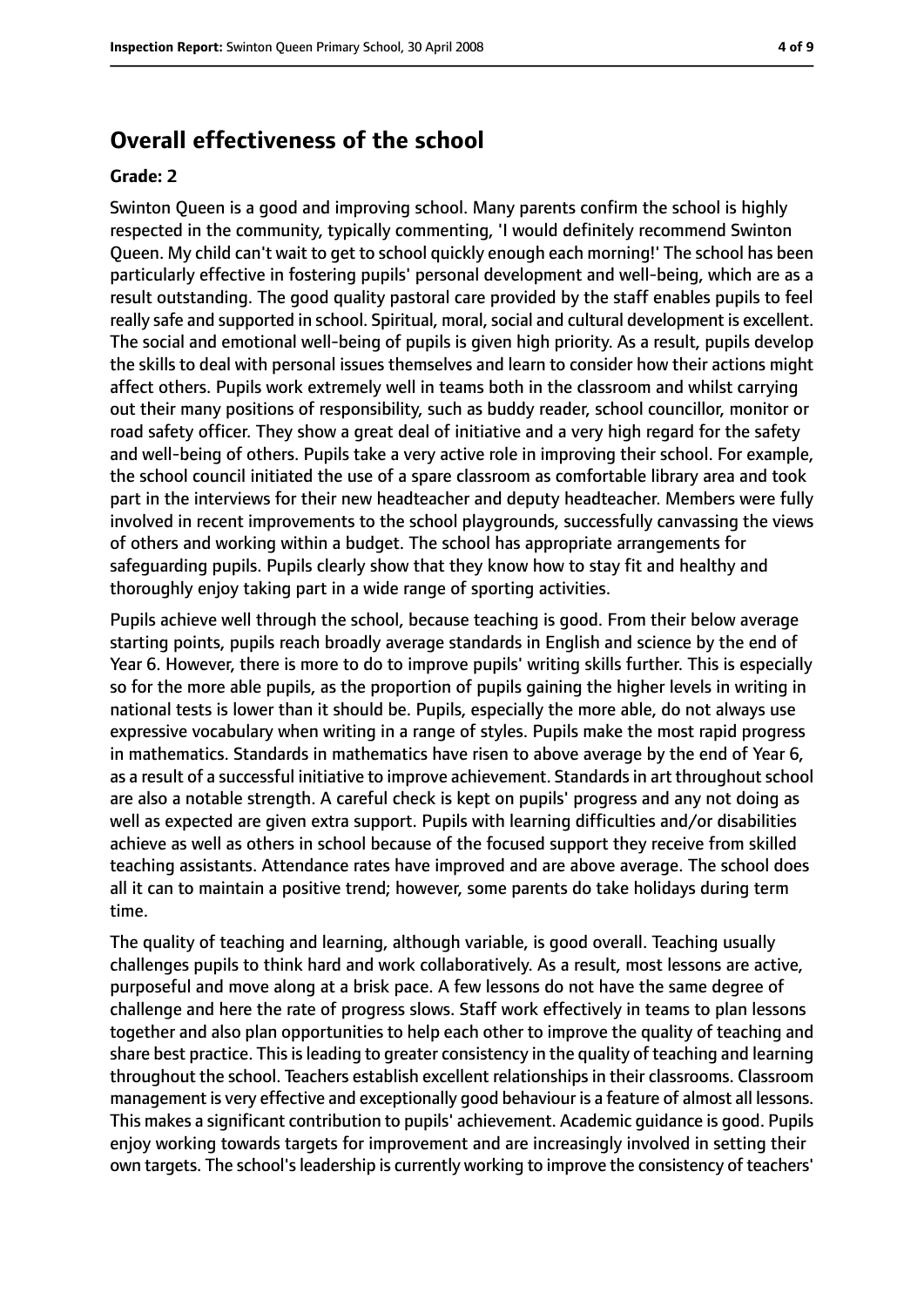marking because it does not always provide constructive comments to help pupils understand what it is they need to do to improve.

Pupils say they enjoy their learning because teachers 'make lessons fun'. Teachers try hard to make learning activities meaningful by linking them to a class topic and setting them in a real life situation. For example in mathematics some pupils worked on a budget to buy enough provisions for a party and others found out how much it would cost to redecorate 'Gracelands', by calculating the area and perimeter of each room. Pupils are well motivated, because they clearly see there is a genuine interest and purpose behind such activities. A group of older pupils agreed: 'When we grow up and get jobs, we will need to know how to do this.' Information and communication technology (ICT) is used well to support learning. The school has high aspirations. Staff are working hard to develop the good curriculum further, so that pupils can accelerate their rates of progress by improving their literacy, numeracy and ICT skills across a range of subjects. The curriculum draws on a wide variety of additional enrichment activities. These range from whole school themed weeks, such as 'St. George and the Dragon', numerous school visits and visitors, as well as highly popular school performances for the community. Such activities provide memorable experiences for pupils, make effective links with the wider community and enhance their learning and personal development.

The headteacher, well supported by the deputy headteacher, fosters a strong team spirit where everyone's contribution is valued. The governing body is very supportive and amply fulfils its role of 'critical friend'. The school benefits from governors' professional expertise and community links, as well as from close links with other schools. School leaders share a clear view of school improvement. Planning identifies the right priorities for improvement, but does not always describe intended outcomes precisely enough. This can make it difficult for school leaders and governors to accurately measure success. Good improvement since the last inspection has led to good academic achievement and excellent levels of personal development and well-being. These successes clearly indicate that the school has good capacity to improve further.

#### **Effectiveness of the Foundation Stage**

#### **Grade: 2**

Children get off to a good start in the Foundation Stage. When they join school children's skills vary considerably, but are generally below national expectations. A significant proportion of children have speech and language difficulties. The

Foundation Stage leader works well with a committed staff team to provide a good range of stimulating learning activities. These meet the needs of the children well and help them make good progress in all areas of learning; this is especially so in reading. For example, children enjoyed going into their 'cave' to read a story to the dragon during a recent whole school topic on St. George and the Dragon. Foundation Stage staff are keen to improve children's early writing skills further, working in close partnership with parents. The Foundation Stage is particularly effective in developing pupils' personal and social skills. Children are encouraged to express their own thoughts and feelings and they develop very positive attitudes to learning in the school's nurturing environment. This is very much appreciated by many parents, as summarised in the comment: 'My child has become much more confident since starting school.'

## **What the school should do to improve further**

- Raise standards in writing, particularly amongst more able pupils.
- Sharpen the focus of school improvement planning so that school leaders and governors can more effectively measure the success of new initiatives.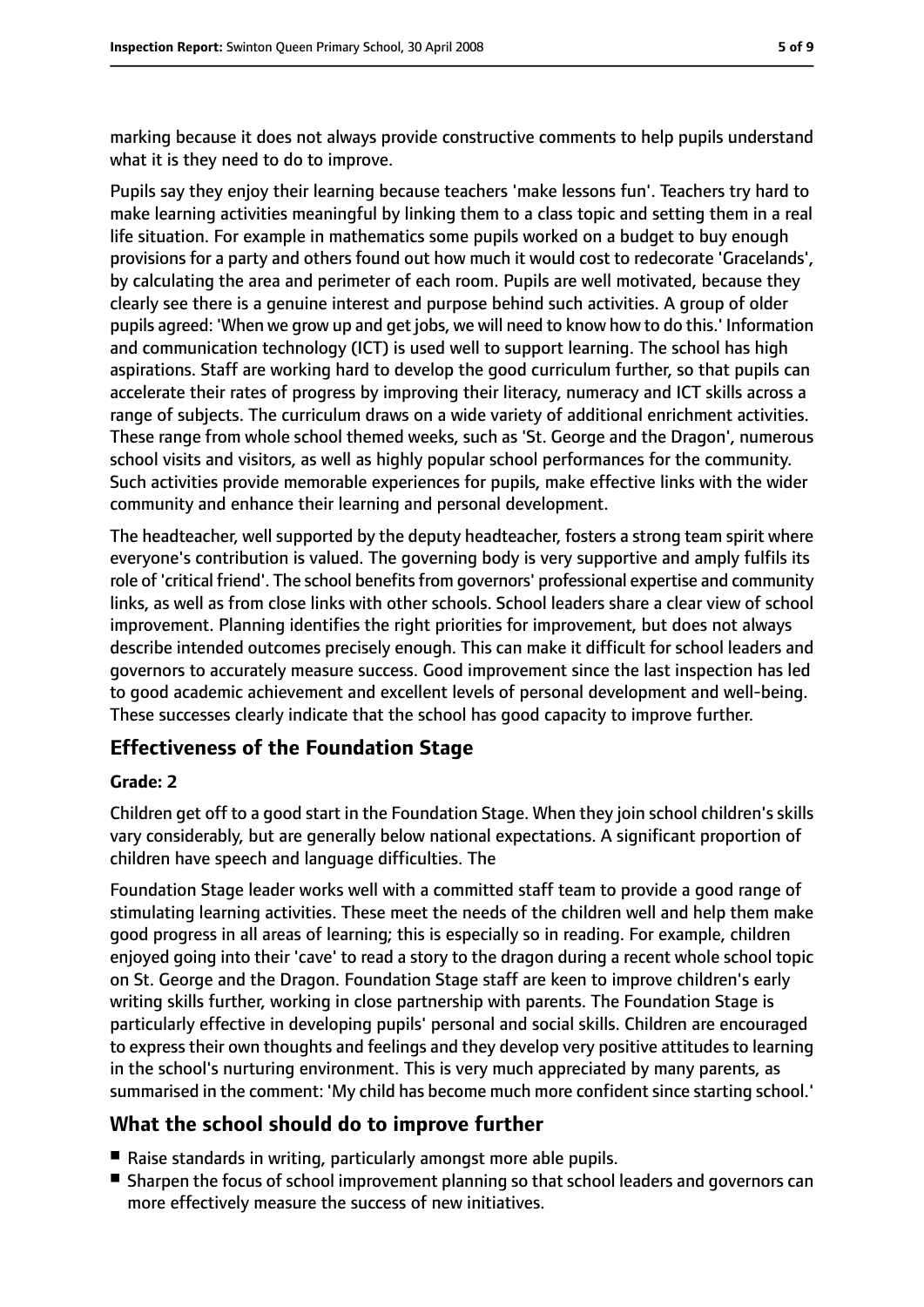**Any complaints about the inspection or the report should be made following the procedures set out in the guidance 'Complaints about school inspection', which is available from Ofsted's website: www.ofsted.gov.uk.**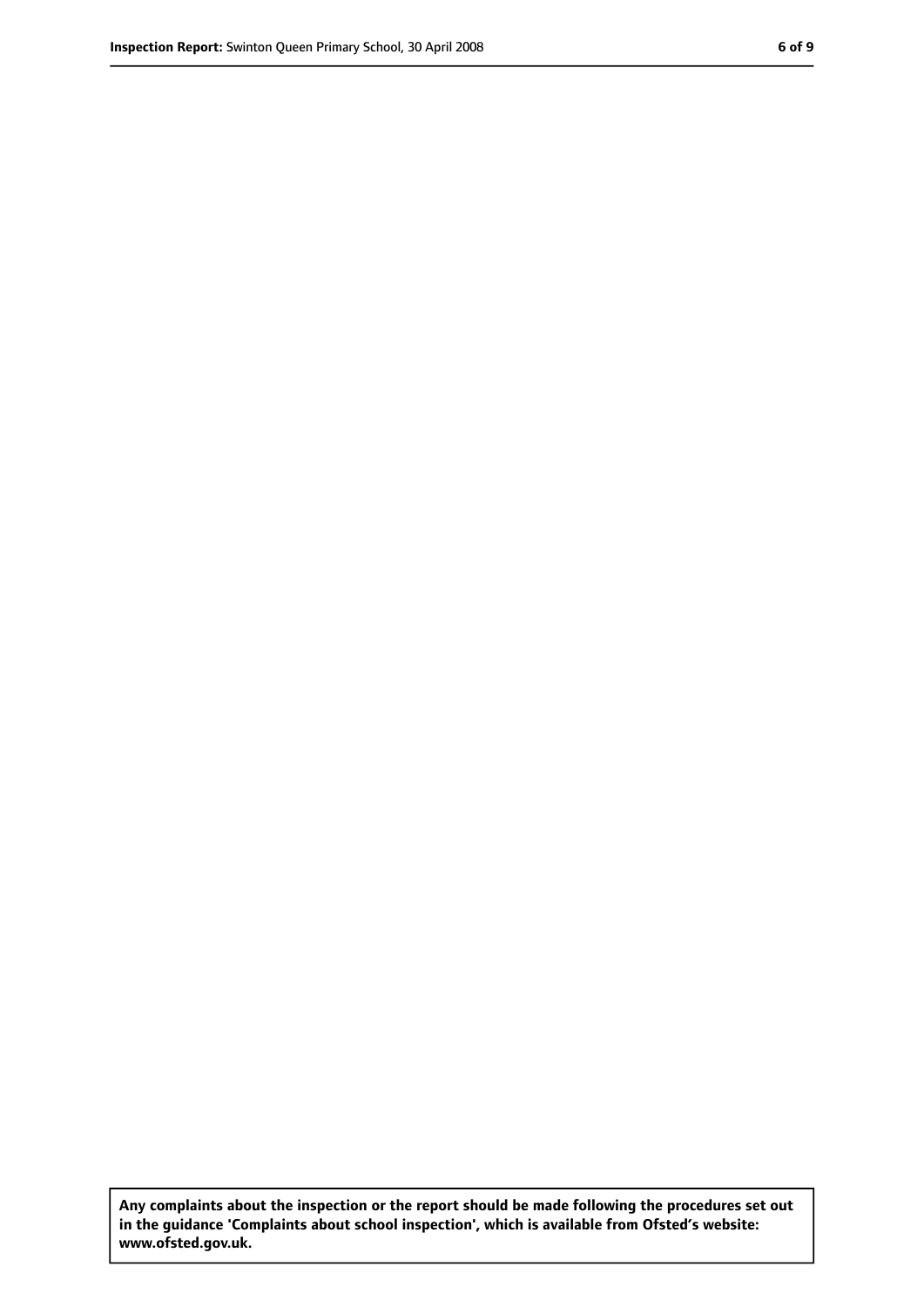#### **Annex A**

## **Inspection judgements**

| $^{\backprime}$ Key to judgements: grade 1 is outstanding, grade 2 good, grade 3 satisfactory, and | <b>School</b>  |
|----------------------------------------------------------------------------------------------------|----------------|
| arade 4 inadequate                                                                                 | <b>Overall</b> |

## **Overall effectiveness**

| How effective, efficient and inclusive is the provision of education, integrated<br>care and any extended services in meeting the needs of learners? |     |
|------------------------------------------------------------------------------------------------------------------------------------------------------|-----|
| Effective steps have been taken to promote improvement since the last<br>inspection                                                                  | Yes |
| How well does the school work in partnership with others to promote learners'<br>well-being?                                                         |     |
| The effectiveness of the Foundation Stage                                                                                                            |     |
| The capacity to make any necessary improvements                                                                                                      |     |

#### **Achievement and standards**

| How well do learners achieve?                                                                               |  |
|-------------------------------------------------------------------------------------------------------------|--|
| The standards <sup>1</sup> reached by learners                                                              |  |
| How well learners make progress, taking account of any significant variations between<br>groups of learners |  |
| How well learners with learning difficulties and disabilities make progress                                 |  |

#### **Personal development and well-being**

| How good is the overall personal development and well-being of the<br>learners?                                  |  |
|------------------------------------------------------------------------------------------------------------------|--|
| The extent of learners' spiritual, moral, social and cultural development                                        |  |
| The extent to which learners adopt healthy lifestyles                                                            |  |
| The extent to which learners adopt safe practices                                                                |  |
| How well learners enjoy their education                                                                          |  |
| The attendance of learners                                                                                       |  |
| The behaviour of learners                                                                                        |  |
| The extent to which learners make a positive contribution to the community                                       |  |
| How well learners develop workplace and other skills that will contribute to<br>their future economic well-being |  |

#### **The quality of provision**

| How effective are teaching and learning in meeting the full range of the<br>learners' needs?          |  |
|-------------------------------------------------------------------------------------------------------|--|
| How well do the curriculum and other activities meet the range of needs<br>and interests of learners? |  |
| How well are learners cared for, guided and supported?                                                |  |

 $^1$  Grade 1 - Exceptionally and consistently high; Grade 2 - Generally above average with none significantly below average; Grade 3 - Broadly average to below average; Grade 4 - Exceptionally low.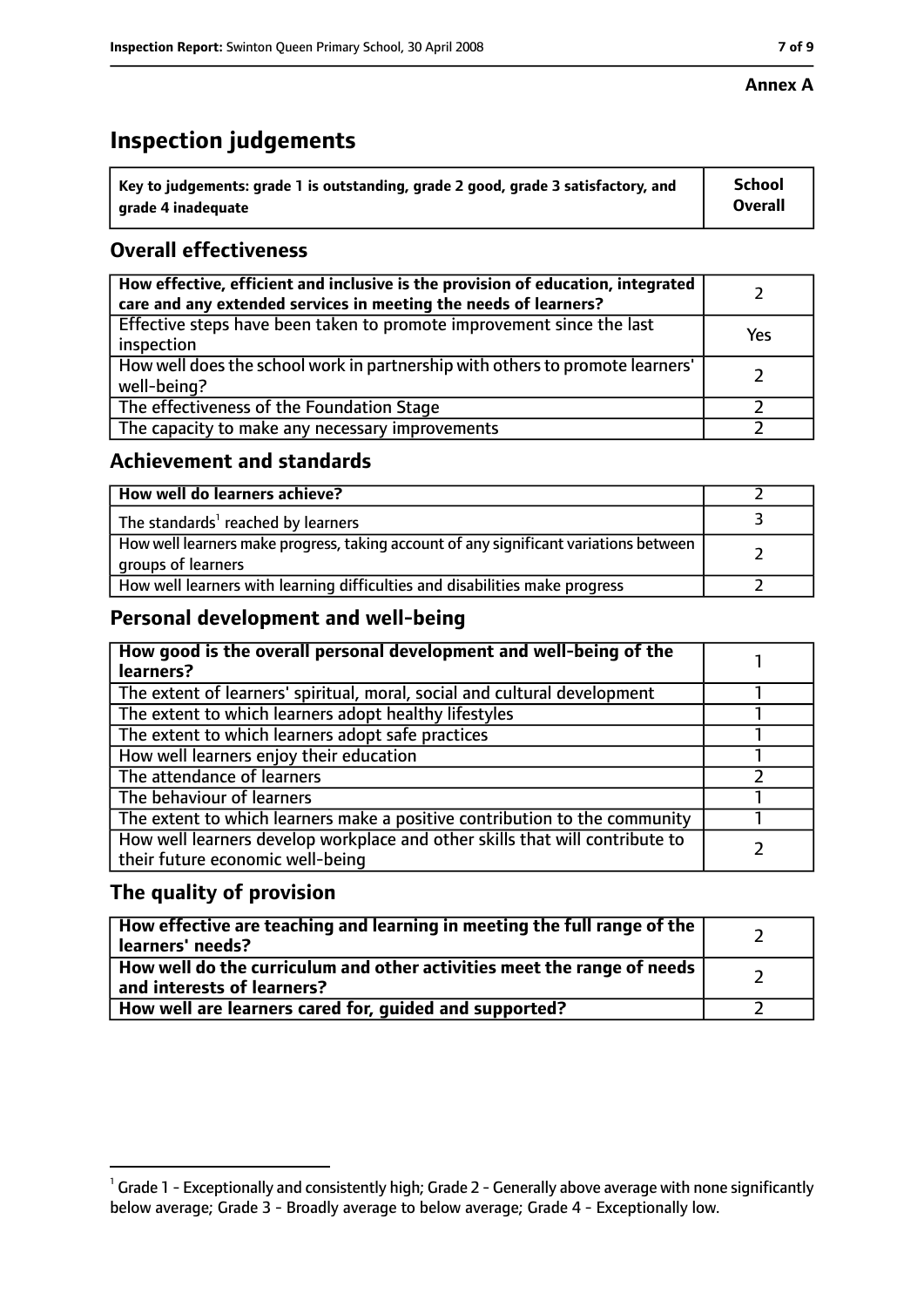# **Leadership and management**

| How effective are leadership and management in raising achievement<br>and supporting all learners?                                              |     |
|-------------------------------------------------------------------------------------------------------------------------------------------------|-----|
| How effectively leaders and managers at all levels set clear direction leading<br>to improvement and promote high quality of care and education |     |
| How effectively leaders and managers use challenging targets to raise standards                                                                 |     |
| The effectiveness of the school's self-evaluation                                                                                               |     |
| How well equality of opportunity is promoted and discrimination tackled so<br>that all learners achieve as well as they can                     |     |
| How effectively and efficiently resources, including staff, are deployed to<br>achieve value for money                                          |     |
| The extent to which governors and other supervisory boards discharge their<br>responsibilities                                                  |     |
| Do procedures for safequarding learners meet current government<br>requirements?                                                                | Yes |
| Does this school require special measures?                                                                                                      | No  |
| Does this school require a notice to improve?                                                                                                   | No  |